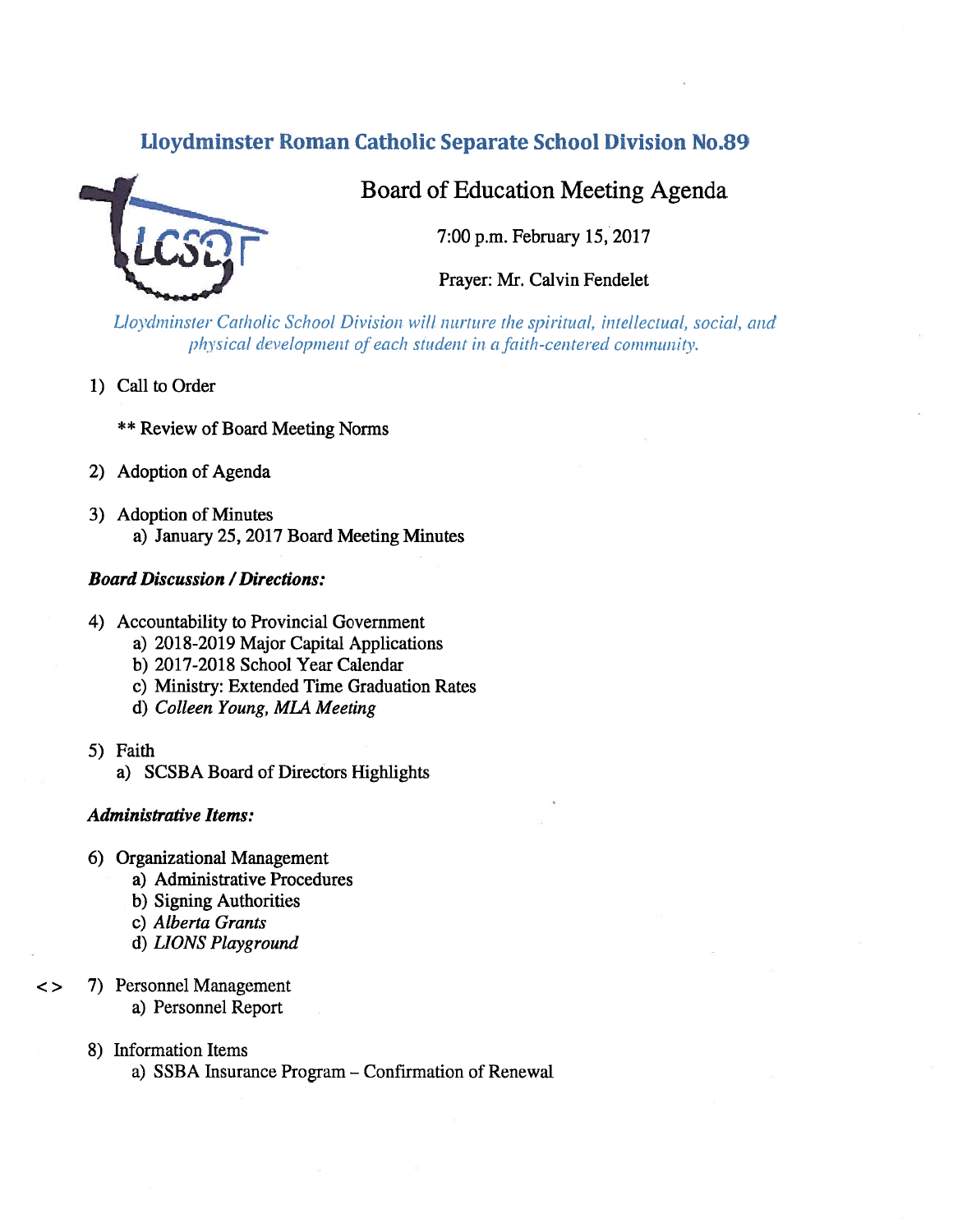- 9) Correspondence
	- a) Alberta Learning: Charter Letter January 27, 2017
	- b) Facilities a4le Sask. Capter Conference
- 10) Identification of Emergent Items:
- 12) Closing Prayer
- 13) Adjournment

March Prayer: Mr. Chris Carnell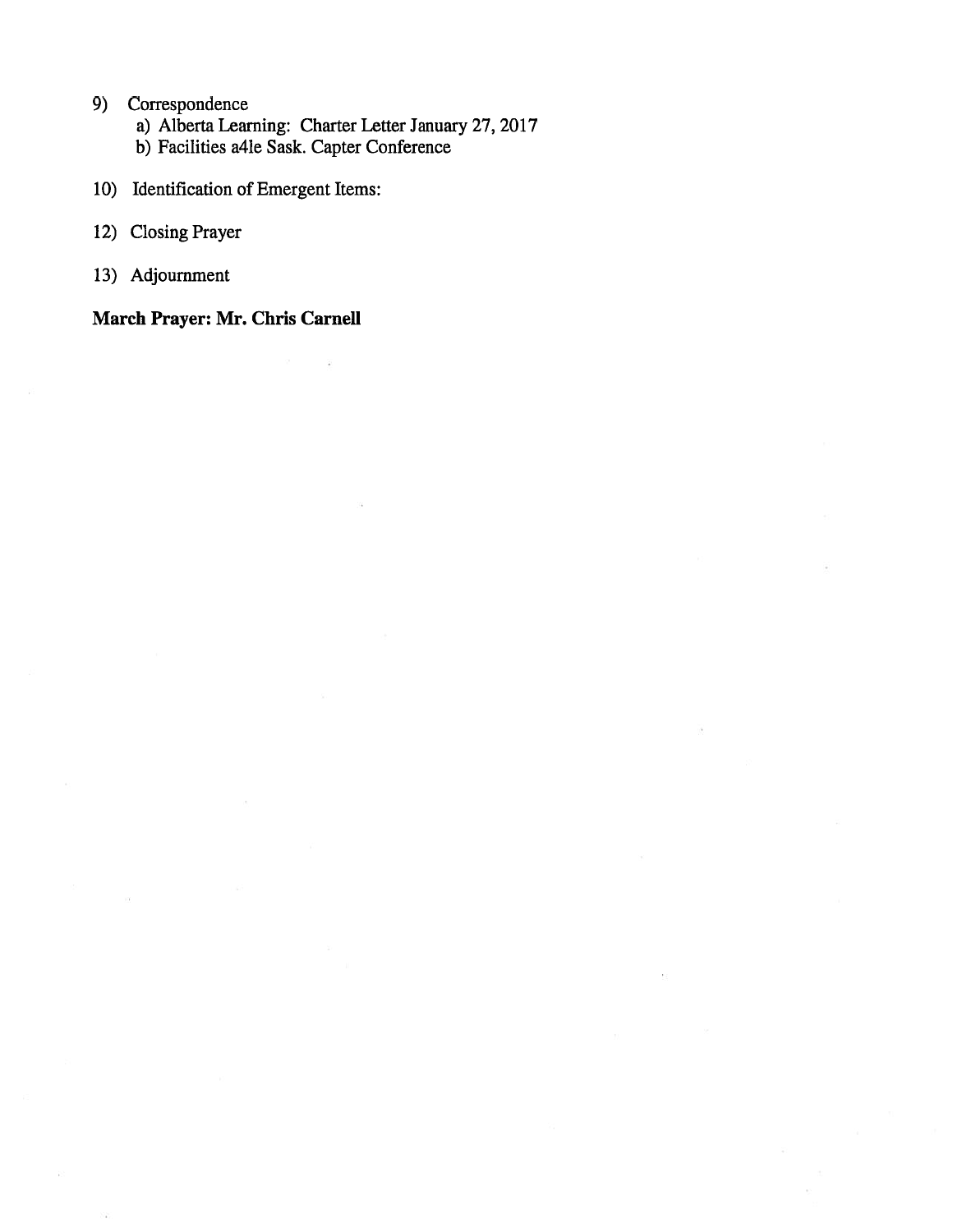### LLOYDMINSTER R.C.S.S.D. #89

## BOARD OF EDUCATION MINUTES

To

### February 15,2017

TIME AND PLACE: The meeting commenced at 7:01p.m. in the Board Room.

**ATTENDANCE:** Mrs. Paula Scott (chaired) Mrs. Michelle Rusteika Mr. Chris Carnell Mrs. Laurie Makichuk Mrs. Erin MacDuff Mrs. Jill Wytrykusz Mr. Calvin Fendelet

> Mr. Doug Robertson, Director of Education Designate Mrs. Melanie Stelmaschuk, Chief Financial Officer Ms. Glenda Kary, Deputy Director of Education Mr. Kevin Kusch, Deputy Director of Learning Ms. Jessie Mann, Digital Communications Administrator

ABSENT: Mr. Aubrey Patterson, Director of Education

Prayer led by Mr. Calvin Fendelet.

17/02/15-01 Mrs. Michelle Rusteika moved that the Board of Education approve the Agenda agenda, as presented.

## **CARRIED**

17/02/15-02 Mrs. Laurie Makichuk moved that the Board of Education approve **January 25, 2017** the January 25, 2017 Board meeting minutes, as amended. **Minutes** 

### **CARRIED**

17/02/15-03 Mrs. Erin MacDuff moved that the Board of Education approve the 2018-2019 the application for Major Capital Funding 2018-2019 for expansion of Major Capital Holy Rosary High School. Funding Expansion **HRHS** 

### CARRIED